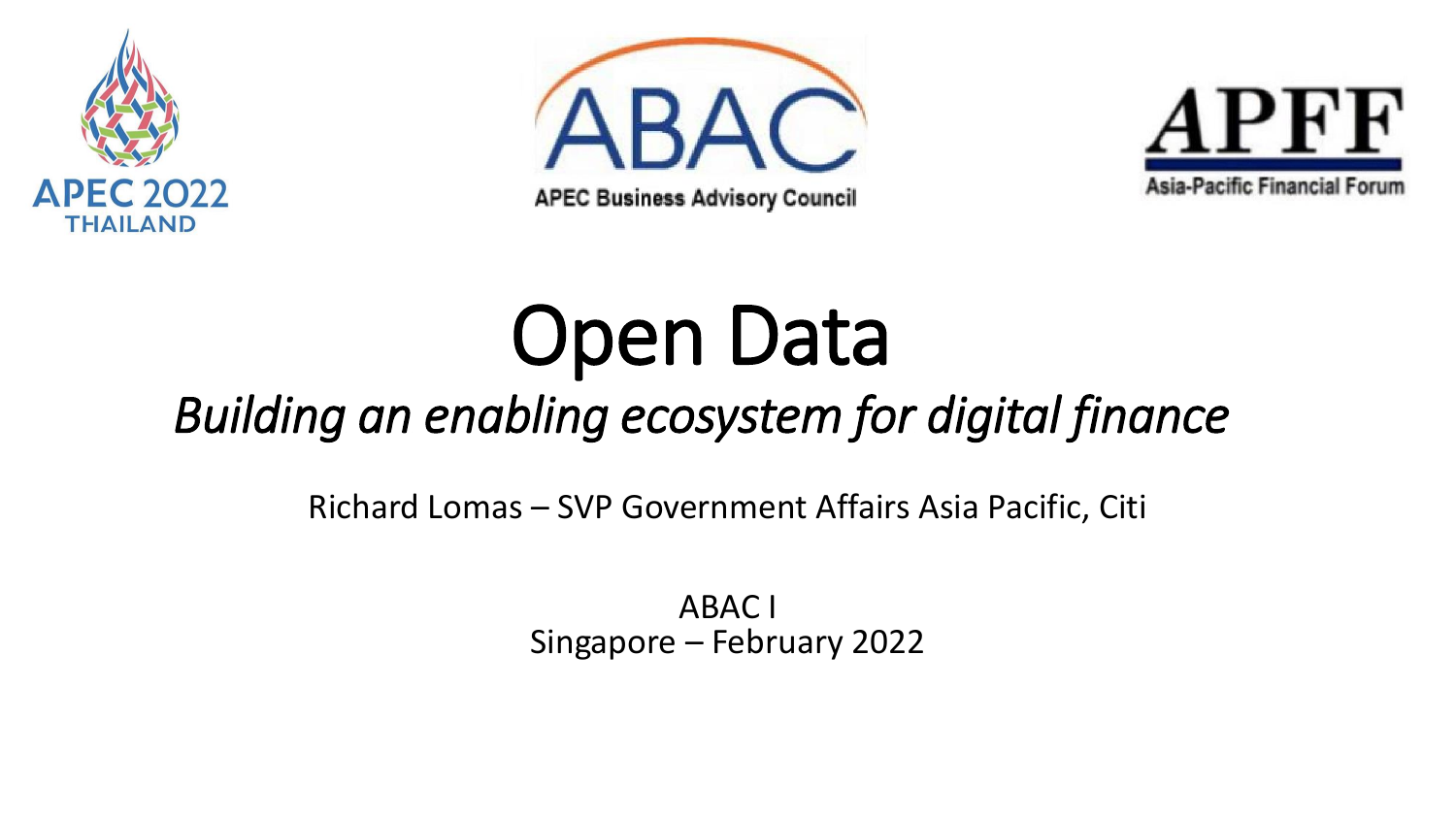#### **Background**

- Open banking  $\rightarrow$  Open finance  $\rightarrow$  Open data
- APEC economy developments in eg TH, AUS, SG
- Open banking = competition + consumer empowerment
- Unbundling products and services allows "platformization"
- Unidirectional information flow leads to data asymmetry
- Open data:
	- Customer data control
	- Level playing field
- How do we get to the end state?
- There is a strong link to digital identity

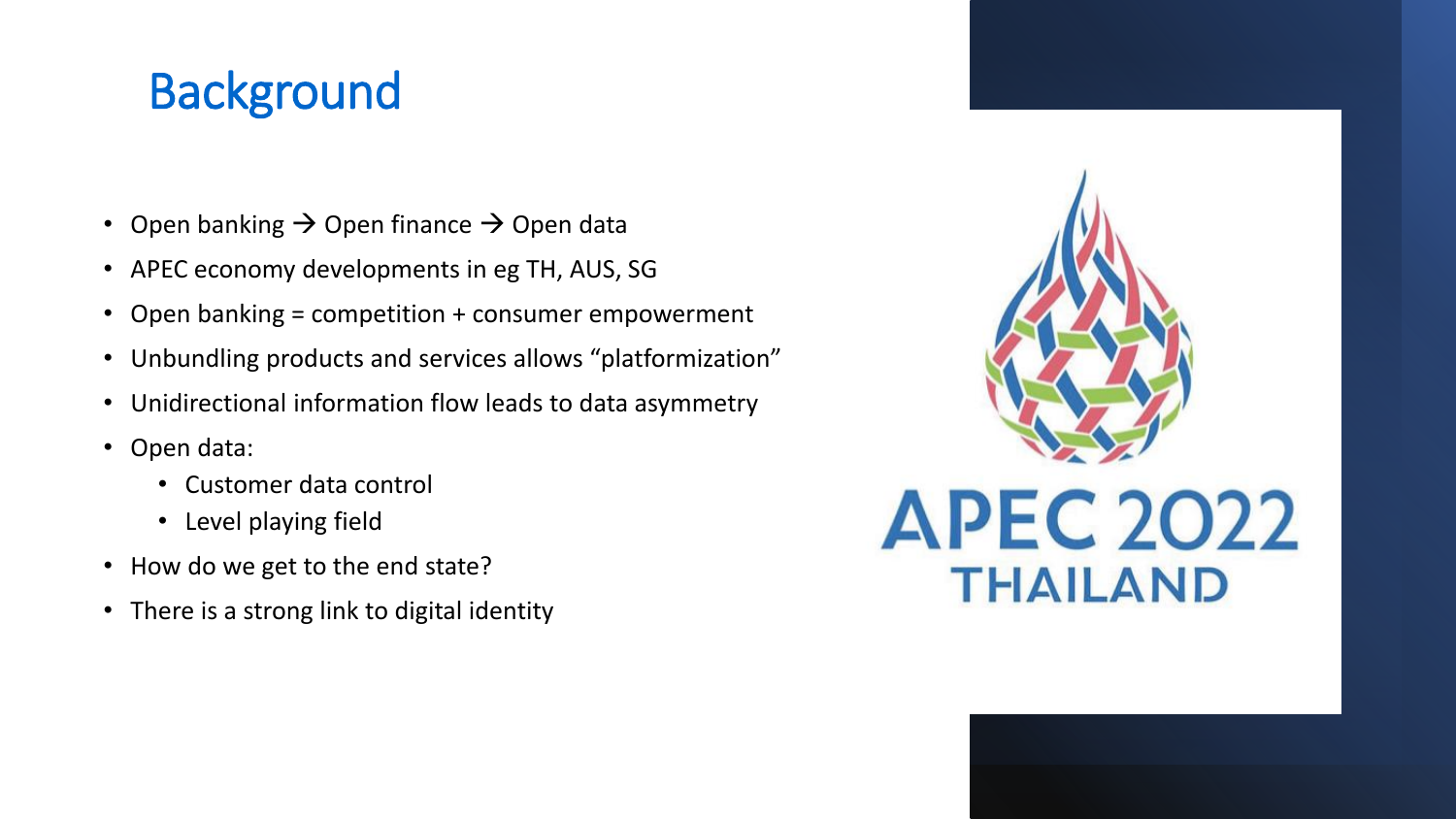### APFF-IIF open data roundtable

- Feb 14 roundtable "supporting ABAC in developing recommendations on Enabling the Development of Inter-Operable Open Data Systems in the Asia-Pacific Region"
- Regulators: Monetary Authority of Singapore, Australian Competition and Consumer Commission
- Industry and international groups: EPA Asia, AFIN/APIX, IIF
- Private sector: UBP, Nium, Citi, SWIFT
- Sessions on:
	- Regulator perspectives
	- Fintech perspectives
	- Interoperable guidelines
- Feedback: Over 70 participants robust discussion, strong views.

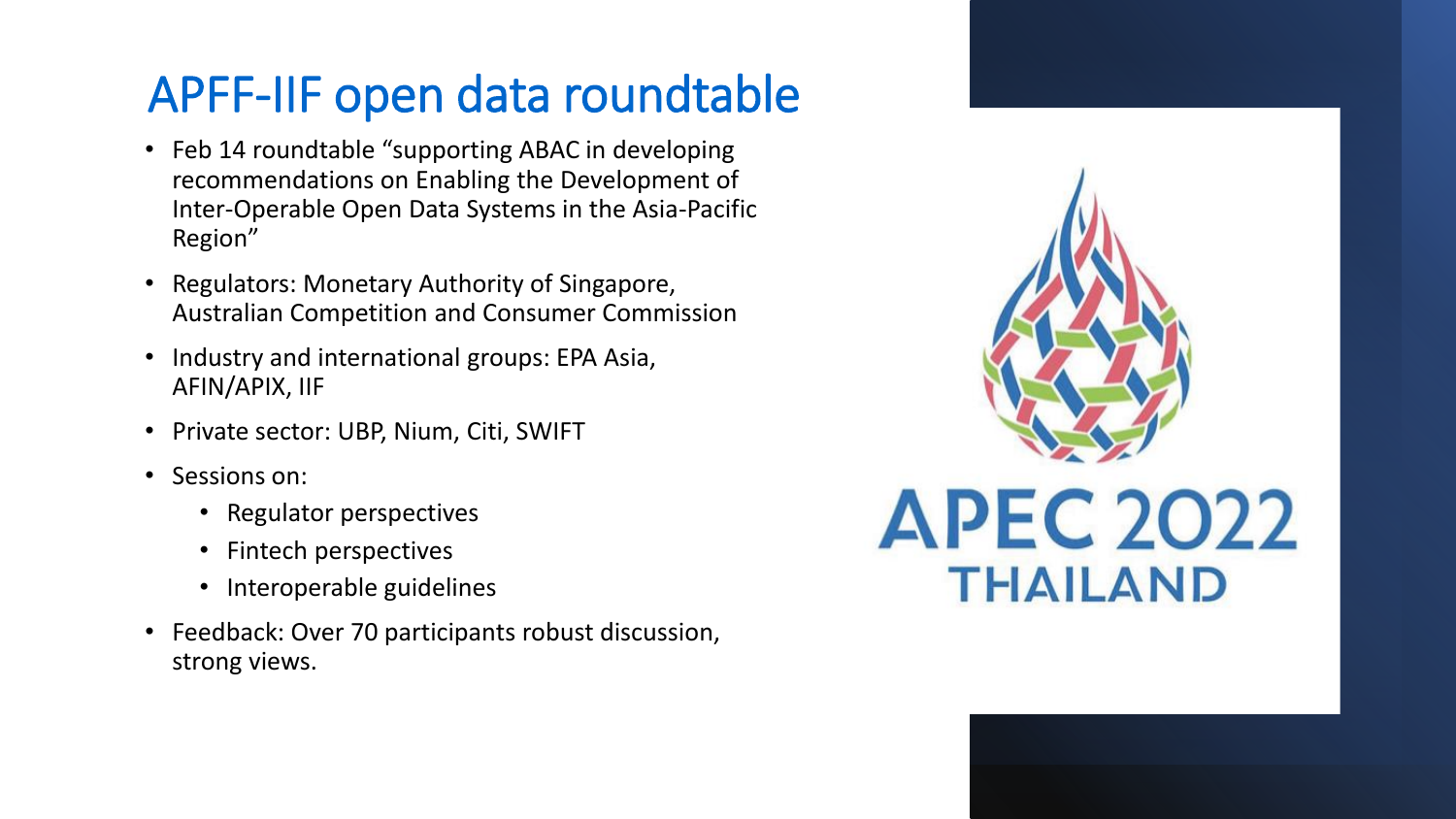## Key findings/themes

- Open data is important:
	- Competition
	- Innovation
	- Access
- Fintechs are frustrated by pace of change
- Use cases:
	- Universal account information aggregation
	- Payments (credit, push, e.g. QR +pull)
	- Digital identity
- Success via regulatory approach (eg UK, Brazil, Australia)
- Coordination important across APEC to enable progress
- Regulators should push use cases + global standards